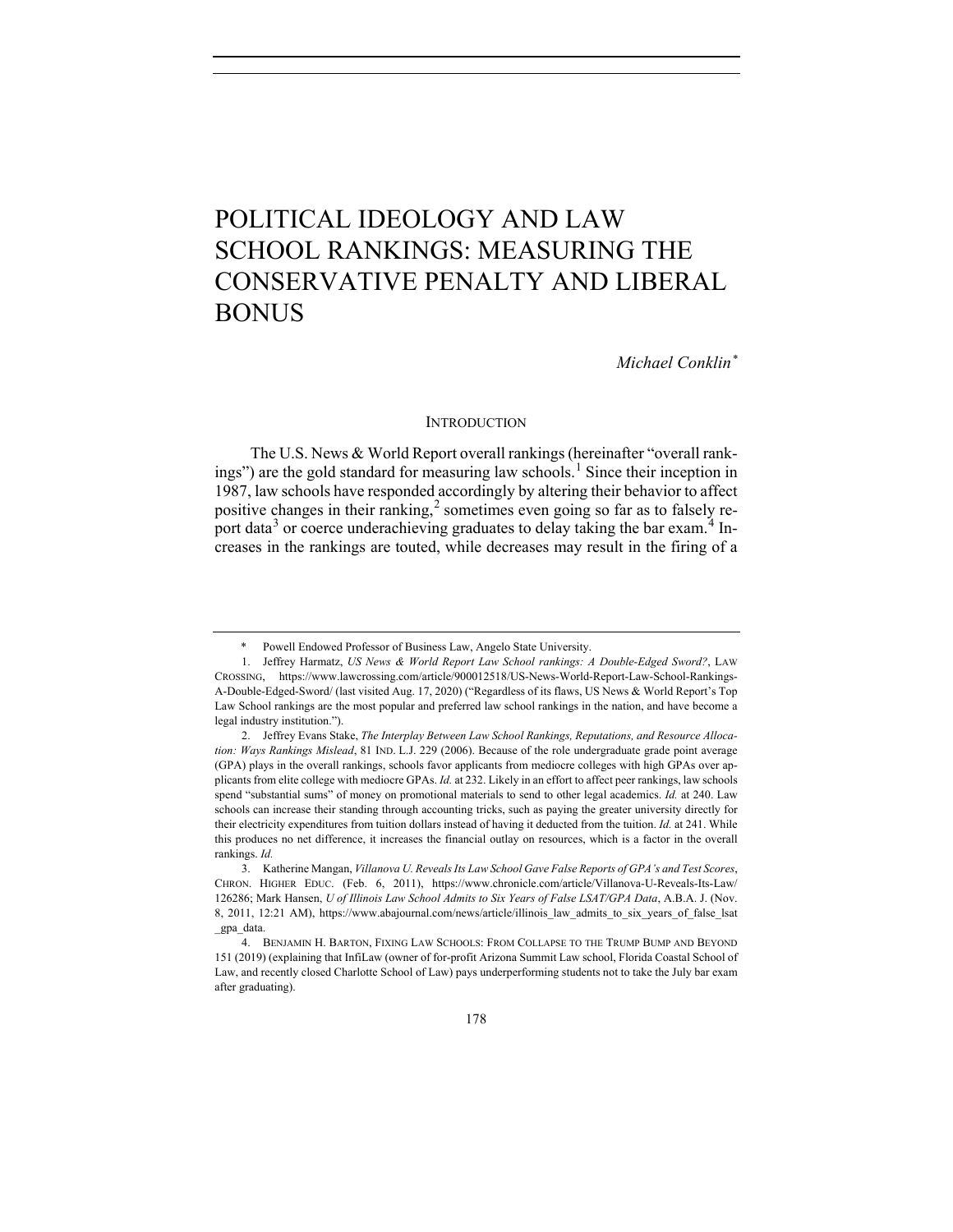dean.<sup>[5](#page-1-1)</sup> Even the perceived value of a publication in a given law journal is affected by that school's ranking.<sup>[6](#page-1-2)</sup>

U.S. News & World Report also conducts peer rankings, which are the re-sult of surveys completed by law school deans.<sup>[7](#page-1-3)</sup> This Article reports the findings of a first-of-its-kind study designed to measure whether peer rankings are affected by a law school's ideological reputation. The extreme disparity uncovered—combined with consistent findings in studies that measure other forms of ideological bias in legal academia—make a strong case for a conservative penalty and liberal bonus in law school rankings. This Article concludes by proposing a simple solution to circumvent this particular manifestation of ideological bias.

# <span id="page-1-9"></span><span id="page-1-0"></span>LITERATURE REVIEW

Much research has been conducted into categories of diversity that are lacking in law schools, such as the race and gender of students and faculty and aca-demic pedigree of faculty.<sup>[8](#page-1-4)</sup> It was not until 2015 that a robust analysis of law school ideological diversity was published (hereinafter "2015 study"). Before this, it was already well known that law school professors were disproportionately liberal—both when compared to the public at large and when compared to the overall legal profession.<sup>[10](#page-1-6)</sup> A study using 2013 data found that only 11% of law school professors were Republicans, compared to 82% who were Democrats.[11](#page-1-7) Not only do conservatives find it difficult to gain admittance into legal academia, but those who do find that they are effectively barred from the more prestigious topics, such as constitutional law and federal courts, and are instead relegated to topics such as law and economics.<sup>[12](#page-1-8)</sup>

<span id="page-1-1"></span><sup>5.</sup> Elie Mystal, *Some Students Want Their Deans Fired After Poor Showing in the U.S. News Rankings (and One Head That's Already Rolled)*, ABOVE L. (Mar. 14, 2013, 11:20 AM), https://abovethelaw.com/ 2013/03/some-students-want-their-deans-fired-after-poor-showing-in-the-u-s-news-rankings-and-one-headthats-already-rolled/ ("Every year, deans and assistant deans find themselves 'pushed out' of a job thanks to the U.S. News rankings.").

<span id="page-1-2"></span><sup>6.</sup> Robert C. Bird, *Advice for the New Legal Studies Professor*, 29 J. LEGAL STUD. EDUC. 239, 251 (2012) ("The quality of a law review is roughly determined by the prestige of the law school in which the journal is housed.").

<span id="page-1-3"></span><sup>7.</sup> Robert Morse, Ari Castonguay & Juan Vega-Rodriguez, *Methodology: 2021 Best Law Schools Rankings*, U.S. NEWS (Mar. 16, 2020, 9:00 PM), https://www.usnews.com/education/best-graduate-schools/articles/ law-schools-methodology. This should not to be confused with the "Assessment score by lawyers and judges," which is also a factor in the overall rankings. *Id.*

<span id="page-1-4"></span><sup>8.</sup> James C. Phillips, *Why Are There So Few Conservatives and Libertarians in Legal Academia? An Empirical Exploration of Three Hypotheses*, 39 HARV. J.L. & PUB. POL'Y 153, 158 (2015).

<sup>9</sup>*. See id.*

<span id="page-1-6"></span><span id="page-1-5"></span><sup>10.</sup> Adam Bonica, Adam Chilton, Kyle Rozema & Maya Sen, *The Legal Academy's Ideological Uniformity*, 47 J. LEGAL STUD. 1 (2018) ("We find that 15 percent of law professors, compared with 35 percent of lawyers, are conservative. This may not simply be due to differences in their backgrounds: the legal academy is still 11 percentage points more liberal than the legal profession after controlling for several relevant individual characteristics.").

<span id="page-1-8"></span><span id="page-1-7"></span><sup>11.</sup> James Kindgren, *Measuring Diversity: Law Faculties in 1997 and 2013*, 39 HARV. J.L. & PUB. POL'Y 89, 144, 149 (2016).

<sup>12.</sup> Phillips, *supra* not[e 8,](#page-1-0) 162–63.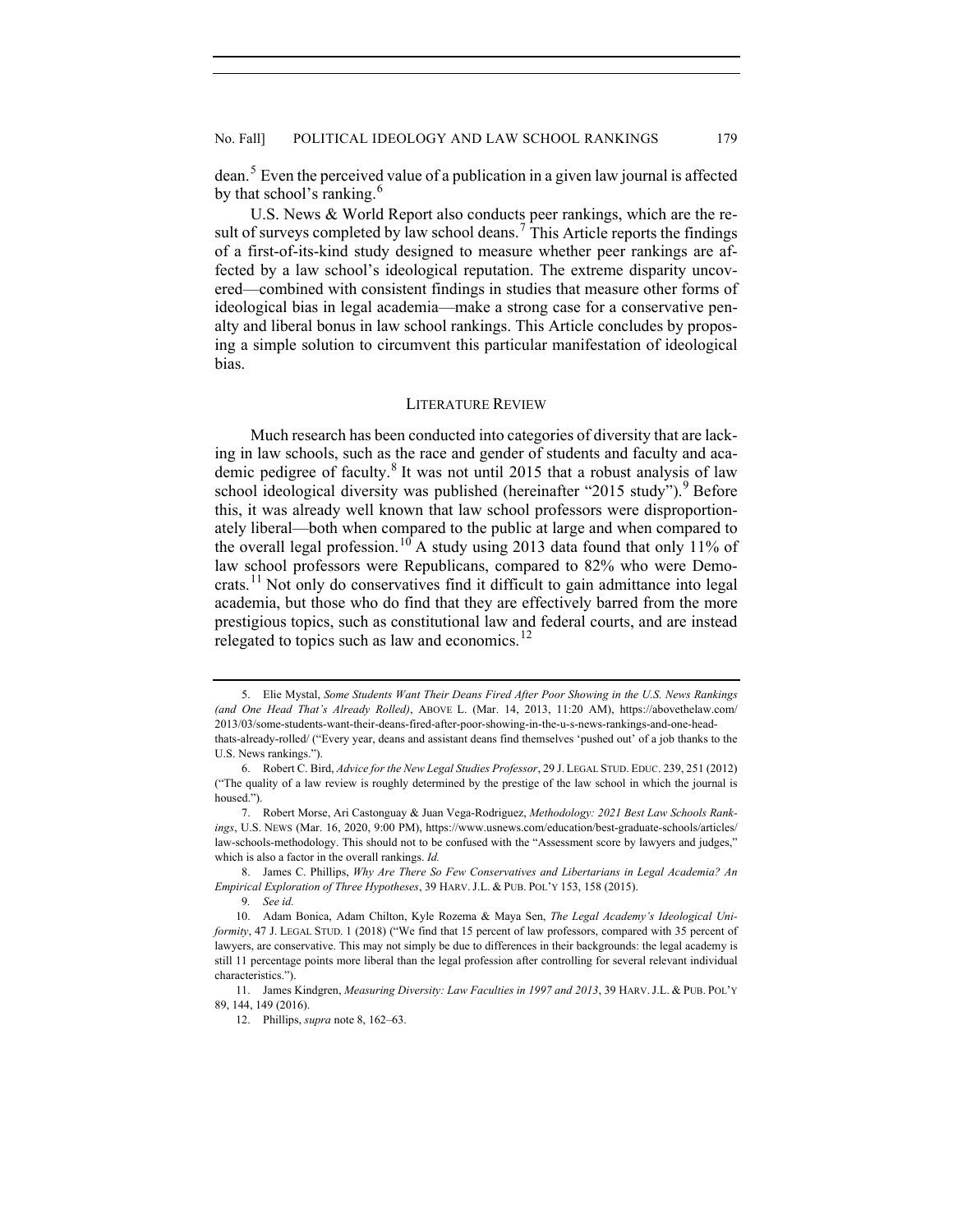There is also evidence of anti-conservative bias in other areas of law school. Just one example is the internal communications from the editors of the *Harvard Human Rights Journal* that surfaced in 2012. They document an incident in which the editors expressed "major concerns" about how the author of a submit-ted paper was a conservative.<sup>[13](#page-2-0)</sup> These concerns about the author's political ide-ology were deemed "enough to reject the article."<sup>[14](#page-2-1)</sup>

Against this backdrop, the 2015 study set out to determine if the disparity between liberal and conservative law professors was the result of discrimination or if there was an alternative, more benign explanation. The results of the study strongly point to the former over the latter. It demonstrated that conservative law professors are, on average, substantially more qualified than their liberal peers. They are 68.2% more likely to be former Supreme Court clerks, 24.1% more likely to have graduated from higher-ranked schools, and 5.4% more likely to have served on law review than their liberal counterparts.<sup>[15](#page-2-2)</sup> Conservative law professors also publish significantly more.<sup>[16](#page-2-3)</sup> Over the course of ten years, a conservative professor publishes, on average, four to eight more articles than liberal professors.<sup>[17](#page-2-4)</sup> Additionally, the scholarship from conservative law faculty is significantly more likely to be cited to, which is a leading measure of scholarly significance.<sup>[18](#page-2-5)</sup> These findings make a strong case that the best explanation for the ideological inequalities in law schools are the result of discrimination and not an alternative, benign explanations such as diminished qualifications, abilities, or desire to join academia on the part of conservatives.

# **METHODOLOGY**

This study involves the overall rankings and peer rankings for the ten-year period from 2012 to 2021.<sup>[19](#page-2-6)</sup> These rankings were analyzed for the top ten conservative law schools and the top ten liberal law schools. For this conservative/liberal determination, The Princeton Review's rankings, which are the result

<span id="page-2-0"></span><sup>13.</sup> Paul Caron, *The Secret Sauce for Law Review Placement: Letterhead, Citations, and Liberal*, TAXPROF BLOG (Sept. 13, 2012), https://taxprof.typepad.com/taxprof\_blog/2012/09/the-secret.html. It is important to note that, although the *Harvard Human Rights Journal* deemed this author "incredibly conservative," this assessment was based on his record of government service of clerking for a conservative judge and working at the White House under the Bush administration. *Id.* He also participated in public debate, at least one time writing something critical of a liberal Supreme Court justice. *Id.*

<span id="page-2-1"></span><sup>14</sup>*. Id.* The state of ideological bias in legal academia is likely also on display in how this event was described. The clear implications were downplayed as something that merely "suggests possible bias," *id.*, and "possible evidence of bias against conservatives," *A Look Inside the Law Review Sausage Factory—and Possible Evidence of Bias Against Conservatives*, ABOVE L. (Sep. 13, 2012), https://abovethelaw.com/2012/09/a-lookinside-the-law-review-sausage-factory-and-possible-evidence-of-bias-against-conservatives/. Some even suggested that it is a defense to such discriminatory behavior that "Hey, we've seen far worse emails coming out of [Harvard Law School]!" *Id.*

<sup>15.</sup> Phillips, *supra* not[e 8,](#page-1-0) at 183.

<span id="page-2-3"></span><span id="page-2-2"></span><sup>16</sup>*. Id.* at 195.

<span id="page-2-4"></span><sup>17</sup>*. Id.*

<span id="page-2-5"></span><sup>18</sup>*. Id.* at 200.

<span id="page-2-6"></span><sup>19.</sup> Note that the 2021 rankings are published in 2020 based on 2019 data. *See* Morse et al., *supra* note 7.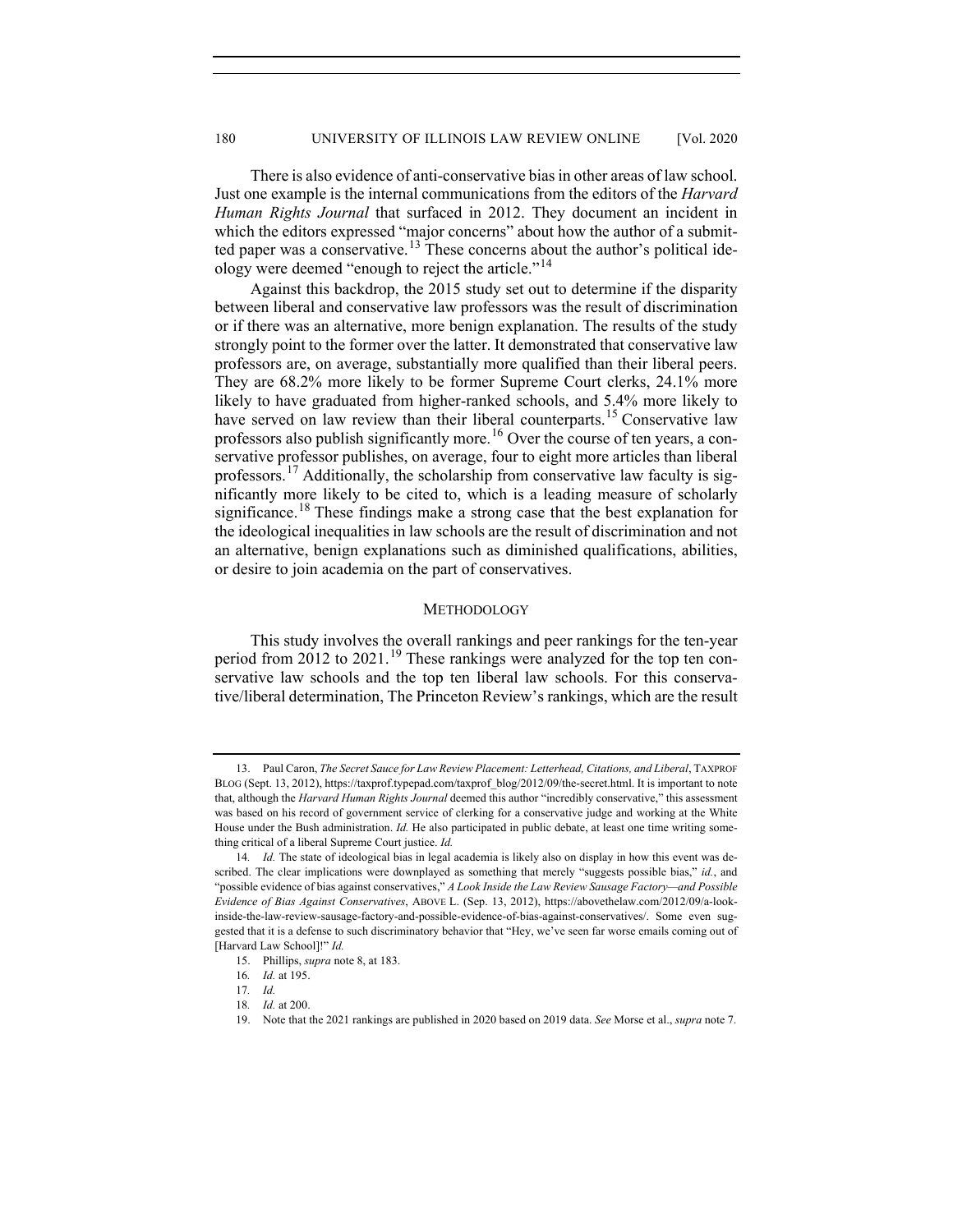of student surveys, were utilized.<sup>[20](#page-3-0)</sup> The following are the twenty law schools utilized:

Most Conservative

- 1. Ave Maria School of Law
- 2. Brigham Young University J. Reuben Clark Law School
- 3. Samford University Cumberland School of Law
- 4. George Mason University School of Law
- 5. Faulkner University Thomas Goode Jones School of Law
- 6. University of Alabama School of Law
- 7. Louisiana State University Paul M. Hebert Law Center
- 8. Mississippi College School of Law
- 9. Pepperdine University School of Law
- 10. University of Idaho College of Law

# Most Liberal

- 1. Northeastern University School of Law
- 2. American University Washington College of Law
- 3. University of Pennsylvania Law School
- 4. University of Oregon School of Law
- 5. University of Maryland School of Law
- 6. Brooklyn Law School
- 7. City University of New York School of Law
- 8. State University of New York University at Buffalo School of Law
- 9. University of Colorado School of Law
- 10. Vermont Law School Law Program

A peer deviation score for each law school in each year was calculated to measure how far—and in what direction—the peer ranking deviated from the overall ranking. In order to counterbalance problems with using only the differ-ence or the percentage change, the following formula was implemented:<sup>[21](#page-3-1)</sup>

<span id="page-3-0"></span><sup>20</sup>*. Most Conservative Students*, PRINCETON REV. https://www.princetonreview.com/law-school-rankings?rankings=most-conservative-students (last visited Aug. 17, 2020); *Most Liberal Students*, PRINCETON REV. https://www.princetonreview.com/law-school-rankings?rankings=most-liberal-students (last visited Aug 17, 2020).

<span id="page-3-1"></span><sup>21.</sup> The problem with only using the difference to measure how a given law school's peer ranking deviates from the overall ranking is that it would disproportionately weight changes in lower-ranked law schools. For example, if the #1 overall ranked law school received a peer ranking of #10, this would result in a −9 difference, the same score the #140 law school would achieve by being ranked #149 in the peer rankings. But clearly the #1 overall ranked law school receiving a #10 peer ranking is a far more significant deviation than the #140 law school receiving a peer ranking of #149.

Conversely, using only percentage change to calculate the peer rank deviation results in the opposite problem. For example, if the #2 ranked law school overall received a rank of #4 in the peer rankings, this would be a −100% deviation, the same deviation that would occur if the #50 overall law school was ranked #100 in the peer rankings. But clearly the latter is a more significant deviation than the former.

By weighting each of these two measurements equally, they cancel out the potential for disparate results in either the lower end or higher end extreme.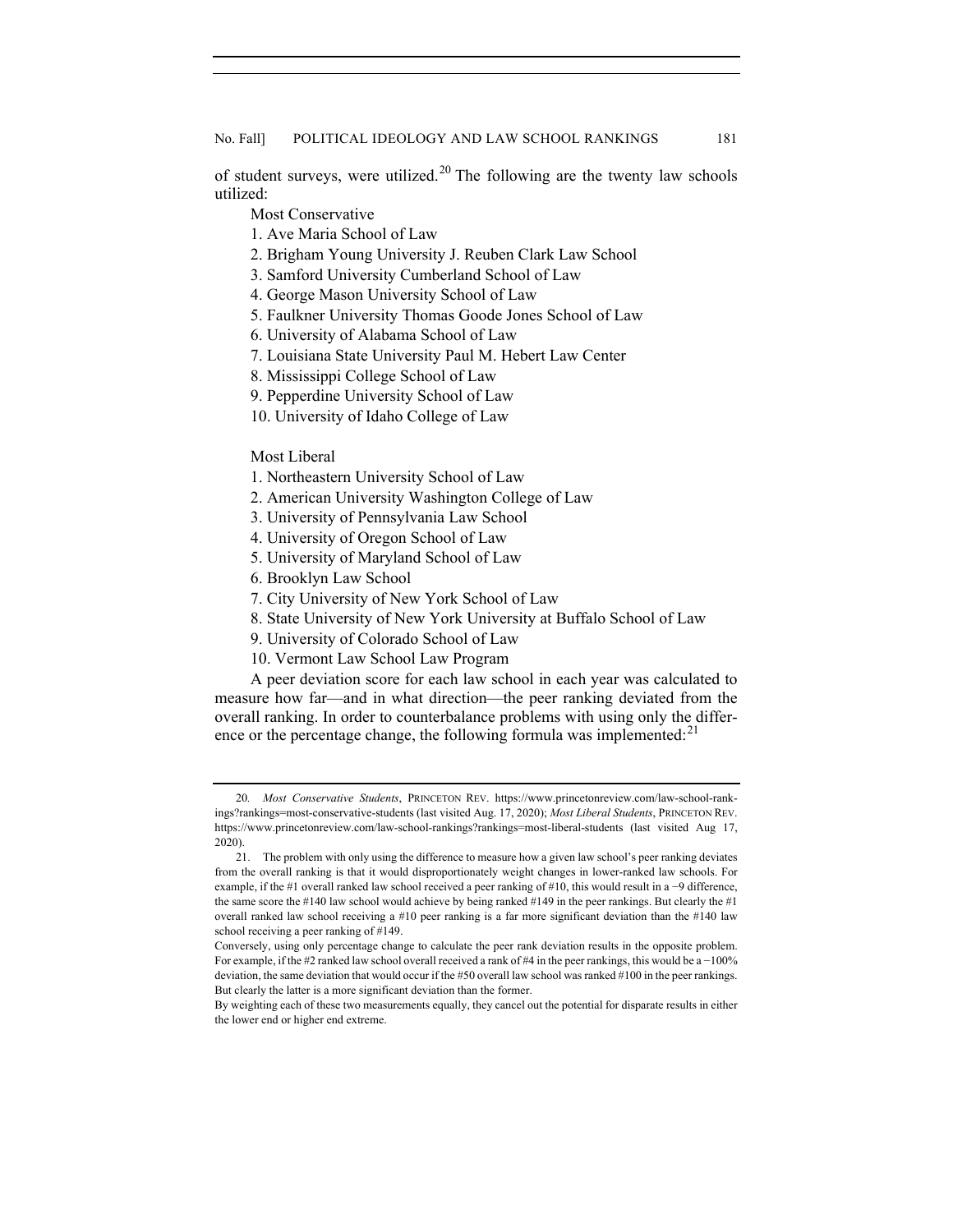$$
peer deviation score = \frac{(overall rank - peer rank) + (\frac{overall rank}{peer rank})}{2} \times 100
$$

An average peer deviation score for the ten-year period of 2012−2021 was then calculated for each law school.

It is important to note that this study utilized a dataset of the ten most liberal law schools and the ten most conservative law schools. However, this does not mean that the ten conservative schools are as far to the right as the ten liberal schools are to the left. For example, a 2013 study found that of the top fifty law schools, BYU and Pepperdine are the most ideologically balanced. And yet BYU and Pepperdine are both in the top ten most conservative law schools.

## RESULTS

The average peer deviation score for the ten-year period for each law school is as follows (a negative number signifies a peer ranking that is higher—meaning worse—than the overall ranking):

Most Conservative

- 1. Ave Maria School of Law  $(N/A)^{\dagger}$
- 2. Brigham Young University J. Reuben Clark Law School (−16.46)
- 3. Samford University Cumberland School of Law (−13.55)
- 4. George Mason University School of Law (−19.33)
- 5. Faulkner University Thomas Goode Jones School of Law (N/A)†
- 6. University of Alabama School of Law (−21.79)
- 7. Louisiana State University Paul M. Hebert Law Center (−11.97)
- 8. Mississippi College School of Law (N/A)†
- 9. Pepperdine University School of Law (−8.67)
- 10. University of Idaho College of Law (9.03)

Most Liberal

- 1. Northeastern University School of Law (−2.66)
- 2. American University Washington College of Law (24.74)
- 3. University of Pennsylvania Law School (−11.46)
- 4. University of Oregon School of Law (34.81)
- 5. University of Maryland School of Law (−0.09)
- 6. Brooklyn Law School (13.84)
- 7. City University of New York School of Law (7.96)

<span id="page-4-0"></span><sup>†</sup> These schools are ranked higher than #150 in the overall rankings. Because schools that rank in this category are not given an exact overall ranking, it is impossible to measure to what extent the peer ranking deviates from the overall ranking.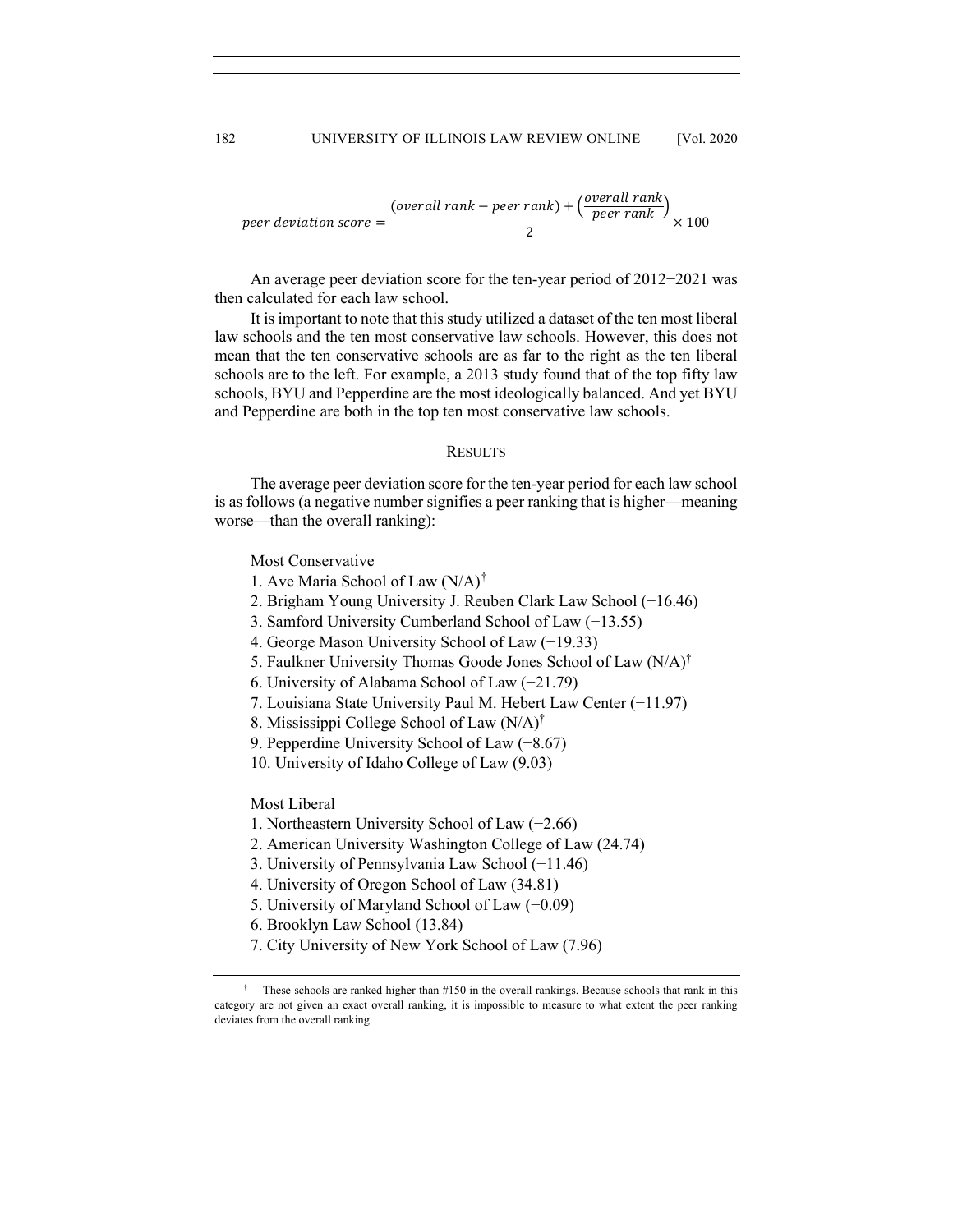8. State University of New York University at Buffalo School of Law (0.10)

9. University of Colorado School of Law (7.35)

10. Vermont Law School Law Program (15.93)

For the conservative schools, the peer rank deviated on average −11.82 from the overall ranking. For the liberal schools, the peer rank deviated on average 9.05 from the overall ranking. The odds of ten randomly selected law schools averaging no more than  $-11.82$  is less than 0.1%.<sup>[22](#page-5-0)</sup>

These highly disparate results are even more extreme than they first appear. This is because the peer rank is also included as the most important factor in the overall rankings.<sup>[23](#page-5-1)</sup> Therefore, the difference between the overall rankings and the peer rankings are significantly mitigated. Once the peer assessment score is removed from the overall rankings,  $24$  even more extreme peer deviation scores emerge. The conservative penalty goes up to −15.76 and the liberal bonus goes up to 12.07.

## **DISCUSSION**

As with the 2015 study on faculty ideology discrimination, the results of this study are extreme in the disparities found and leave little room for a nondiscriminatory explanation. While it is beyond the scope of this research to emphatically prove the presence of ideological bias in the peer rankings, a very strong case is made. The conclusion of ideological discrimination is further strengthened when the results of this research are considered in tandem with the compelling evidence of ideological discrimination in hiring law professors<sup>25</sup>—a decision in which law school deans also play a significant role. It is difficult to even posit a non-discriminatory explanation.<sup>[26](#page-5-4)</sup>

While the magnitude of the results from this study may be surprising, the notion that law school deans—consciously or otherwise—apply a penalty when ranking conservative law schools and a bonus when ranking liberal law schools is not surprising. The political ideologies of law school deans are likely consistent with those of law school faculty—highly disproportionately liberal. Political ideology is a significant factor that affects how people interpret infor-mation.<sup>[27](#page-5-5)</sup> Just as conservatives may view a liberal law school with increased

<span id="page-5-0"></span><sup>22.</sup> This is based on a computer simulation that ran 100,000 simulations of randomly selected groups of ten. In only 81 of those 100,000 was the average less than or equal to −11.82.

<sup>23.</sup> Morse et al., *supra* note 7.

<span id="page-5-2"></span><span id="page-5-1"></span><sup>24.</sup> U.S. News & World Report does not provide the scores for each factor that makes up the overall ranking. However, since the weight of the peer assessment score in the overall rankings is known (25%), the effect of removing it from consideration can be calculated by simply multiplying the difference between the overall rankings and the peer rankings by a factor of 1.33.

<sup>25</sup>*. See* Phillips, *supra* not[e 8.](#page-1-0)

<span id="page-5-4"></span><span id="page-5-3"></span><sup>26.</sup> It is important to note that this result is not a function of how the ten liberal law schools are, on average, more elite than the ten conservative law schools. This research is designed to analyze the extent to which the peer review rankings deviate from the overall rankings, regardless of where that initial starting point is.

<span id="page-5-5"></span><sup>27</sup>*. See, e.g.*, Jennifer Jerit & Jason Barabas, *Partisan Perceptual Bias and the Information Environment*, 74 J. POL. 672 (2012) ("[P]eople perceive the world in a manner consistent with their political views. The result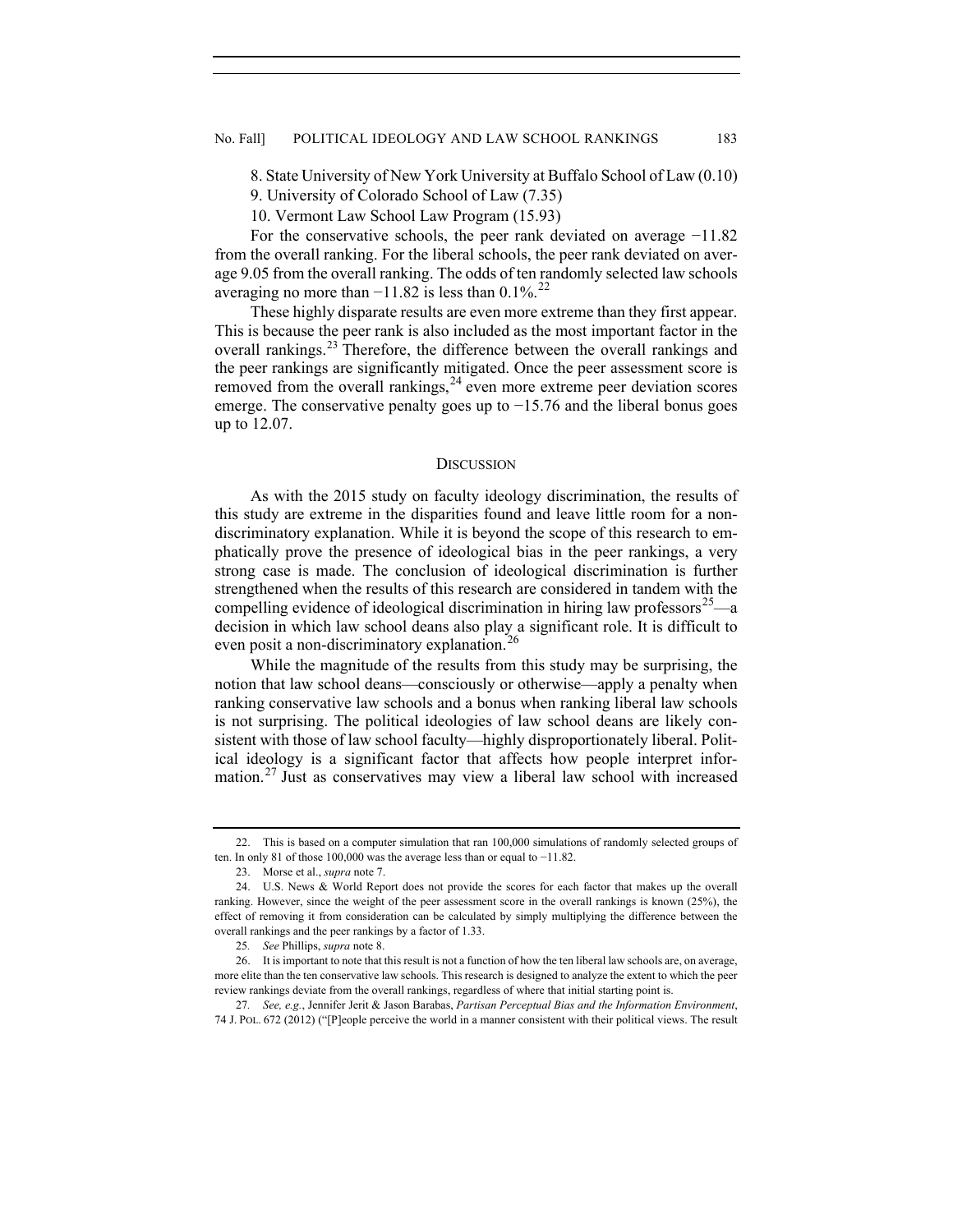scrutiny, it appears liberal law school deans view conservative law schools in this same way.

#### PROPOSED SOLUTION

Addressing the hiring and publishing ideological biases in legal academia is a complex endeavor that would inevitably lead to enforcement difficulties and negative externalities. Fortunately, the ideological bias in rankings discovered in this research has a clear solution with no significant disadvantage. Because of the high levels of ideological bias likely present in the peer rankings, and the importance of promoting ideological diversity, peer review scores should be excluded as a factor in the overall rankings.

The presence of the peer assessment score as a factor in the overall rankings makes little sense. The majority of prospective law students likely only care about the opinion of their law schools in as far as it reflects their ability to pass the bar and acquire a job. This is better measured by bar passage rates and the assessment score of judges and lawyers—who hire far more first-year attorneys than law school deans. Inexplicably, the peer assessment score is weighted 67% more than the assessment score from judges and lawyers in the overall rank-ings.<sup>[28](#page-6-0)</sup> And the peer assessment score is weighted 1250% more than the bar pas-sage rate.<sup>[29](#page-6-1)</sup>

Punishing and rewarding law schools in the rankings based on political ideology is problematic in that it likely perpetuates discrimination against conserva-tive law professors.<sup>[30](#page-6-2)</sup> But even setting aside the ethical considerations, there are strong pragmatic reasons for promoting ideological diversity in legal academia. And therefore, there are strong reasons for excluding the influence of a measure that significantly punishes an already marginalized group.

Lack of ideological diversity is detrimental to legal education. It infects every aspect of legal academia, including pedagogy, hiring preferences, curriculum, and culture. $31$  It also helps perpetuate this harm for years to come because "teachers tend to recreate the system they know best—the one that produced them."[32](#page-6-4)

is a selective pattern of learning in which partisans have higher levels of knowledge for facts that confirm their world view and lower levels of knowledge for facts that challenge them.").

<span id="page-6-0"></span><sup>28.</sup> Morse et al., *supra* not[e 7.](#page-1-9) The peer assessment score makes up 25% of the overall rankings, while the assessment score by lawyers and judges makes up 15%. *Id.*

<span id="page-6-1"></span><sup>29</sup>*. Id.* The bar passage rate makes up 2% of the overall rankings while the peer assessment score makes up 25%. *Id.*

<span id="page-6-2"></span><sup>30.</sup> Law school deans whose jobs may be contingent on the rankings are heavily incentivized to hire faculty who will benefit, rather than hinder their advancement in the rankings. In the current manifestation of the overall rankings, which place a heavy weight on peer assessment score, this would include discriminating against conservative faculty.

<sup>31.</sup> Phillips, *supra* not[e 8,](#page-1-0) at 158.

<span id="page-6-4"></span><span id="page-6-3"></span><sup>32.</sup> James M. Levine, *Voices in the Wilderness: Tenured and Tenure-Track Directors and Teachers in Legal Research and Writing Programs*, 45 J. LEGAL EDUC. 530, 541 (1995).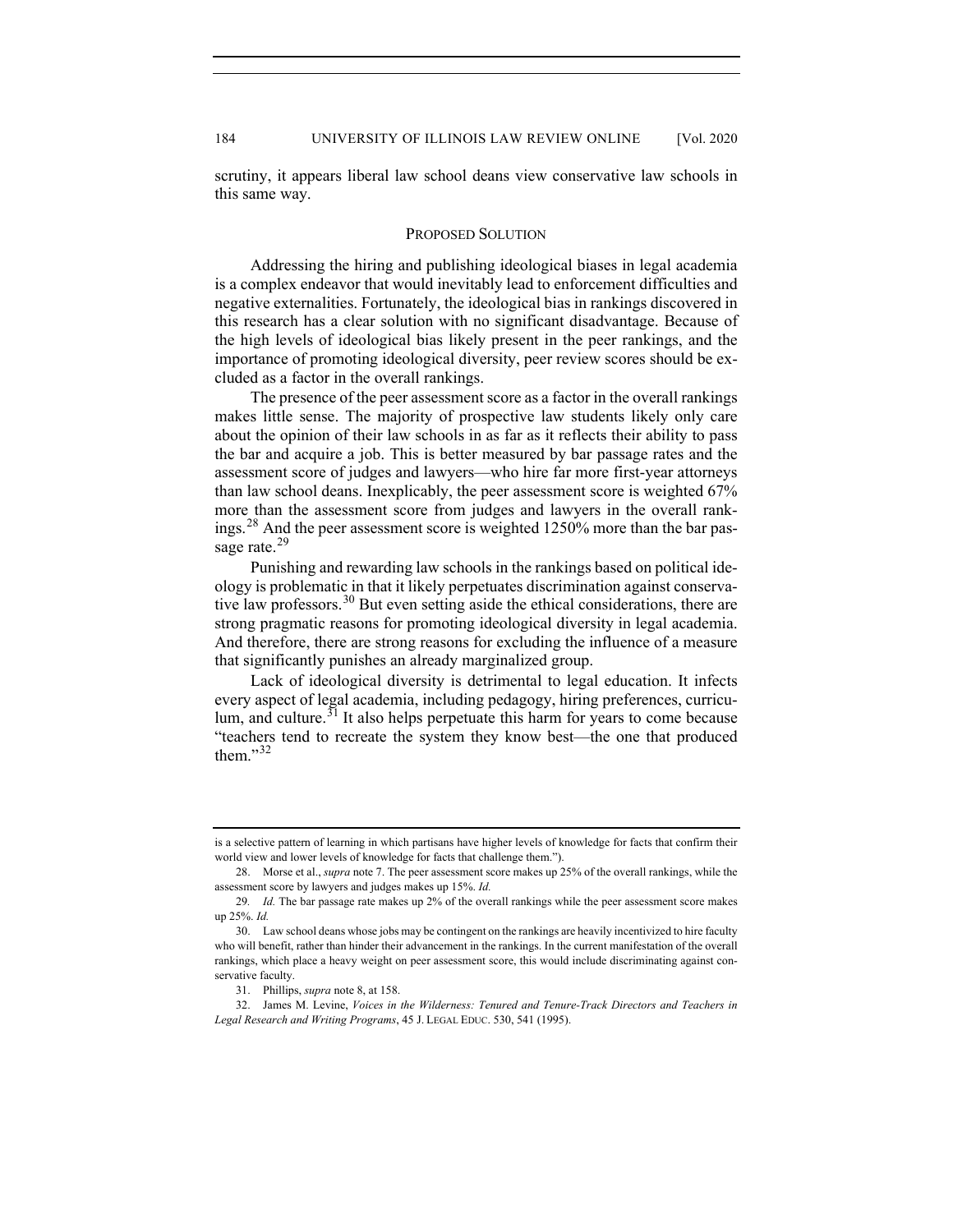Ideological inequality is also relevant in legal academia because law professors are afforded the luxury of publishing legal research. Since liberal professors are more likely to publish liberal scholarship and conservative professors are more likely to publish conservative scholarship,  $33$  the current inequality in political ideology of law professors helps ensure that legal scholarship is artifi-cially slanted to the left.<sup>[34](#page-7-1)</sup>

When the lack of ideological diversity is understood, it becomes highly peculiar how little law schools focus on that inequality when compared to racial inequality. After all, focusing on the race of students and faculty is a rather circuitous method of achieving the end goal of increasing diversity of ideas. Even worse, focusing on race as a proxy for increasing diversity of ideas functions to perpetuate harmful stereotypes. Implicit in the logic that increasing minority professors will increase the diversity of ideas is the belief that different races necessarily think differently.

Law school rankings play an integral role in the market for law school grad-uates.<sup>[35](#page-7-2)</sup> Including an ideologically discriminatory factor in these rankings is not only unnecessary but counterproductive. This is because most employers would likely prefer to hire a lawyer who is familiar with—and therefore better equipped to address—conservative arguments. Therefore, including peer assessment scores in the overall rankings contributes to hiring-market inefficiencies.

A majority of United States Supreme Court justices<sup>[36](#page-7-3)</sup> and federal appellate judges<sup>[37](#page-7-4)</sup> are Republican-appointed. Therefore, it is detrimental to law students to not be exposed to conservative thought. And this likely harms liberal students more than conservative ones. Conservative law students may seek out conservative voices outside of the classroom, but liberal law students are unlikely to do so.<sup>[38](#page-7-5)</sup> Liberal law students who graduate without being exposed to conservative thought will likely be at a disadvantage in their careers where they will be arguing in front of conservative judges. Understanding the best arguments from the

<span id="page-7-0"></span><sup>33.</sup> *See* Adam S. Chilton & Eric A. Posner, *An Empirical Study of Political Bias in Legal Scholarship*, 44 J. LEGAL STUD. 277 (2015).

<span id="page-7-1"></span><sup>34.</sup> Note that this is not inconsistent with the finding that conservative law professors publish at greater rates. This is because if the number of conservative law professors is kept artificially low, scholarship will likewise be artificially slanted to the left when compared to what it would otherwise be if there were more conservative law professors.

<span id="page-7-2"></span><sup>35.</sup> Andrew P. Morriss & William D. Henderson, *Measuring Outcomes: Post-Graduation Measures of Success in the U.S. News & World Report Law School Rankings*, 83 IND. L.J. 791, 791 (2008) ("The U.S. News & World Report annual rankings play a key role in ordering the market for . . . entry level lawyers.").

<span id="page-7-3"></span><sup>36.</sup> Brett Kavanaugh, Neil Gorsuch, Samuel Alito, John Roberts, and Clarence Thomas were appointed by Republican presidents. Ruth Bader Ginsburg, Stephen Breyer, Sonia Sotomayor, and Elena Kagan were appointed by Democratic presidents.

<span id="page-7-4"></span><sup>37.</sup> Madison Alder, *Majority of U.S. Appeals Courts Have GOP-Appointed Edge (2)*, BLOOMBERG L. (Nov. 20, 2019, 11:46 AM), https://news.bloomberglaw.com/us-law-week/majority-of-u-s-appeals-courts-now-havegop-appointed-edge.

<span id="page-7-5"></span><sup>38.</sup> Jeremy A. Frimmer, Linda J. Skitka & Matt Motyl, *Liberals and Conservatives Are Similarly Motivated to Avoid Exposure to One Another's Opinions*, 72 J. EXPERIMENTAL SOC. PSYCH. 1 (2017).